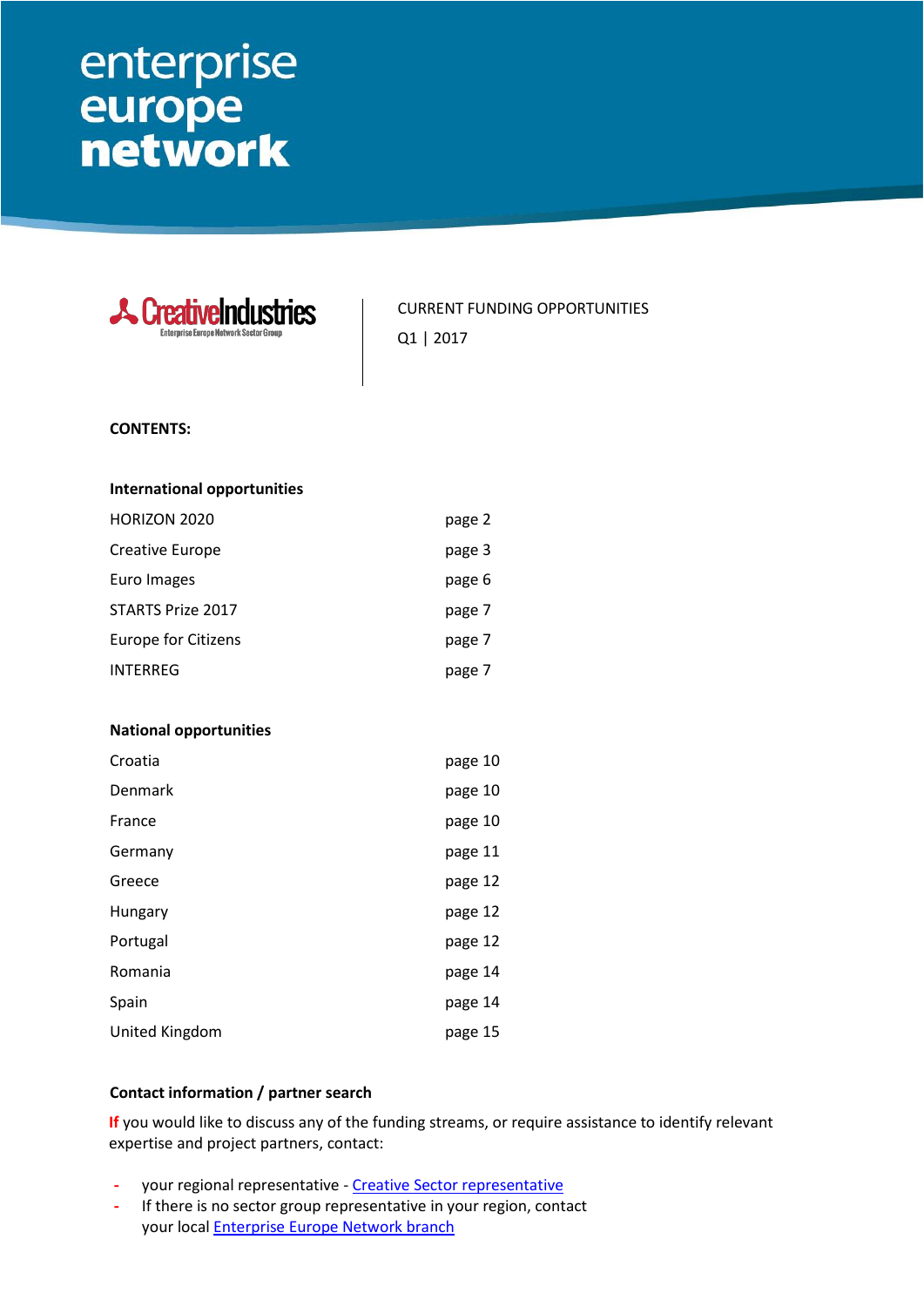| Programme                                                                                                                     | <b>Call for proposals</b>                                                                                                                                                                                                                                                                                | <b>Topic &amp; sector</b>                                                                                                                                                                                                                                               | Deadline(s)                                                     |
|-------------------------------------------------------------------------------------------------------------------------------|----------------------------------------------------------------------------------------------------------------------------------------------------------------------------------------------------------------------------------------------------------------------------------------------------------|-------------------------------------------------------------------------------------------------------------------------------------------------------------------------------------------------------------------------------------------------------------------------|-----------------------------------------------------------------|
| <b>HORIZON 2020 calls</b><br>ICT from LEIT work<br>programme<br>2016-2017<br>(ICT technology<br>oriented)                     | ICT-20-2017: Tools for smart digital con-<br>tent in the creative industries                                                                                                                                                                                                                             | ICT, social media,<br>audiovisual, new<br>technologies, cross-<br>media, VR                                                                                                                                                                                             | 25 Apr 2017                                                     |
| <b>HORIZON 2020 calls</b>                                                                                                     | SC5-21-2016-2017: Cultural heritage as a                                                                                                                                                                                                                                                                 | <b>Cultural heritage</b>                                                                                                                                                                                                                                                | 1st stage:                                                      |
| Societal challenge 5:<br>Climate action, envi-<br>ronment, and raw<br>materials                                               | driver for sustainable growth<br>SC5-22-2017: Innovative financing, busi-<br>ness and governance models for adaptive<br>re-use of cultural heritage                                                                                                                                                      |                                                                                                                                                                                                                                                                         | 07/03/2017<br>2nd stage:<br>05/09/2017                          |
| <b>HORIZON 2020 calls</b>                                                                                                     | CULT-COOP-03-2017: Cultural literacy of                                                                                                                                                                                                                                                                  | Cultural action,<br>cultural policy,                                                                                                                                                                                                                                    | 2nd stage:<br>13/09/2017                                        |
| Societal Challenge 6:<br>Europe in a changing<br>world: Inclusive, In-<br>novative and Reflec-<br>tive Societies<br>Sub call: | young generations in Europe<br>CULT-COOP-04-2017: Contemporary histo-<br>ries of Europe in artistic and creative Prac-<br>tices<br>CULT-COOP-06-2017: Participatory ap-<br>proaches and social innovation in culture<br>CULT-COOP-07-2017: Cultural heritage of<br>European coastal and maritime regions | cultural and creative<br>industries<br>Digital culture                                                                                                                                                                                                                  |                                                                 |
| Promoting the Euro-<br>pean Public and Cul-<br>tural Space                                                                    | CULT-COOP-09-2017: European cultural<br>heritage, access and analysis for a richer<br>interpretation of the past.<br>CULT-COOP-10-2017: Culture, integration<br>and European public space                                                                                                                | Cultural heritage                                                                                                                                                                                                                                                       | Work pro-<br>gramme 2018-<br>2020: adoption<br>in October 2017  |
| <b>HORIZON 2020 calls</b><br><b>Societal Challenge</b><br>Cross-cutting activities                                            | SCC-1-2016-2017 Smart cities and com-<br>munities lighthouse projects                                                                                                                                                                                                                                    | solutions integrating<br>smart homes and<br>buildings, smart grids<br>(electricity, district<br>heating, telecom,<br>water, etc.), energy<br>storage, electric vehi-<br>cles and smart charg-<br>ing infrastructures as<br>well as latest genera-<br>tion ICT platforms | 14 Feb 2017                                                     |
| <b>HORIZON 2020</b><br><b>SME Instrument</b><br>(single SME appli-<br>cant)                                                   | 13 Themes & work programmes where<br>creative and ICT industries may be the<br>SME applicant, or indeed a sub-contractor<br>to the main SME Instrument appli-<br>cant/beneficiary.<br>SMEInst-01-2016-2017:<br>Open Disruptive Innovation Scheme                                                         | Close to market /<br>commercialisation                                                                                                                                                                                                                                  | Phase 1<br>(feasibility<br>study):<br>15 Feb 2017<br>3 May 2017 |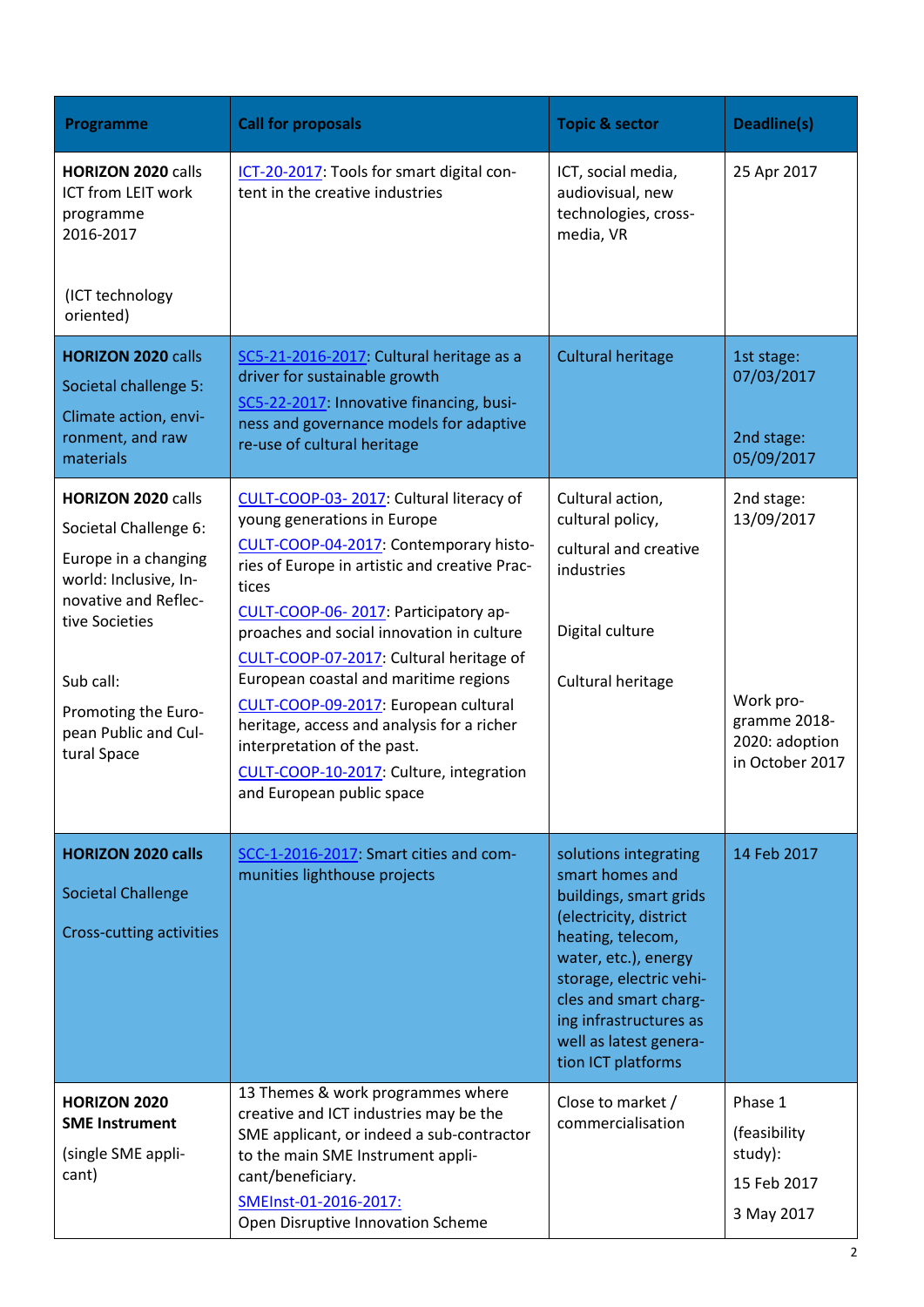|                                                           | SMEInst-02-2016-2017: Accelerating the<br>uptake of nanotechnologies advanced ma-<br>terials or advanced manufacturing and<br>processing technologies by SMEs<br>SMEInst-03-2016-2017: Dedicated support<br>to biotechnology SMEs closing the gap<br>from lab to market<br>SMEInst-04-2016-2017: Engaging SMEs in<br>space research and development<br>SMEInst-05-2016-2017: Supporting innova-<br>tive SMEs in the healthcare biotechnology<br>sector<br>SMEInst-06-2016-2017: Accelerating mar-<br>ket introduction of ICT solutions for Health,<br>Well-Being and Ageing Well<br>SMEInst-07-2016-2017: Stimulating the<br>innovation potential of SMEs for sustaina-<br>ble and competitive agriculture, forestry,<br>agri-food and bio-based sectors<br>SMEInst-08-2016-2017: Supporting SMEs<br>efforts for the development - deployment<br>and market replication of innovative solu-<br>tions for blue growth<br>SMEInst-09-2016-2017: Stimulating the<br>innovation potential of SMEs for a low<br>carbon and efficient energy system<br>SMEInst-10-2016-2017: Small business<br>innovation research for Transport and<br><b>Smart Cities Mobility</b><br>SMEInst-11-2016-2017: Boosting the po-<br>tential of small businesses in the areas of<br>climate action, environment, resource effi- |                                                    | 6 Sep 2017<br>8 Nov 2017<br>Phase 2<br>(testing, proto-<br>type):<br>06 Apr 2017<br>01 Jun 2017<br>18 Oct 2017 |
|-----------------------------------------------------------|--------------------------------------------------------------------------------------------------------------------------------------------------------------------------------------------------------------------------------------------------------------------------------------------------------------------------------------------------------------------------------------------------------------------------------------------------------------------------------------------------------------------------------------------------------------------------------------------------------------------------------------------------------------------------------------------------------------------------------------------------------------------------------------------------------------------------------------------------------------------------------------------------------------------------------------------------------------------------------------------------------------------------------------------------------------------------------------------------------------------------------------------------------------------------------------------------------------------------------------------------------------------------------------------------------|----------------------------------------------------|----------------------------------------------------------------------------------------------------------------|
| <b>Horizon 2020</b><br><b>Guide to:</b>                   | ciency and raw materials<br>SMEInst-12-2016-2017: New business<br>models for inclusive, innovative and reflec-<br>tive<br>SMEInst-13-2016-2017: Engaging SMEs in<br>security research and development<br>A Guide to Horizon 2020 and Other Euro-                                                                                                                                                                                                                                                                                                                                                                                                                                                                                                                                                                                                                                                                                                                                                                                                                                                                                                                                                                                                                                                       |                                                    |                                                                                                                |
|                                                           | pean Funding for the Creative Industries                                                                                                                                                                                                                                                                                                                                                                                                                                                                                                                                                                                                                                                                                                                                                                                                                                                                                                                                                                                                                                                                                                                                                                                                                                                               |                                                    |                                                                                                                |
| <b>Creative Europe</b><br>Sub-Programme<br><b>CULTURE</b> | <b>CULTURE - Cooperation Projects</b><br>This funding opportunity supports the<br>delivery of cultural and creative transna-<br>tional cooperation projects across any art<br>form for a maximum duration of four<br>years. The funding is available to creative,<br>cultural and heritage organisations work-<br>ing across any art form, such as visual arts,<br>dance, theatre, literature, performance,                                                                                                                                                                                                                                                                                                                                                                                                                                                                                                                                                                                                                                                                                                                                                                                                                                                                                            | transnational co-<br>operation in all art<br>forms | autumn 2017,<br>Check the web-<br>site regularly!                                                              |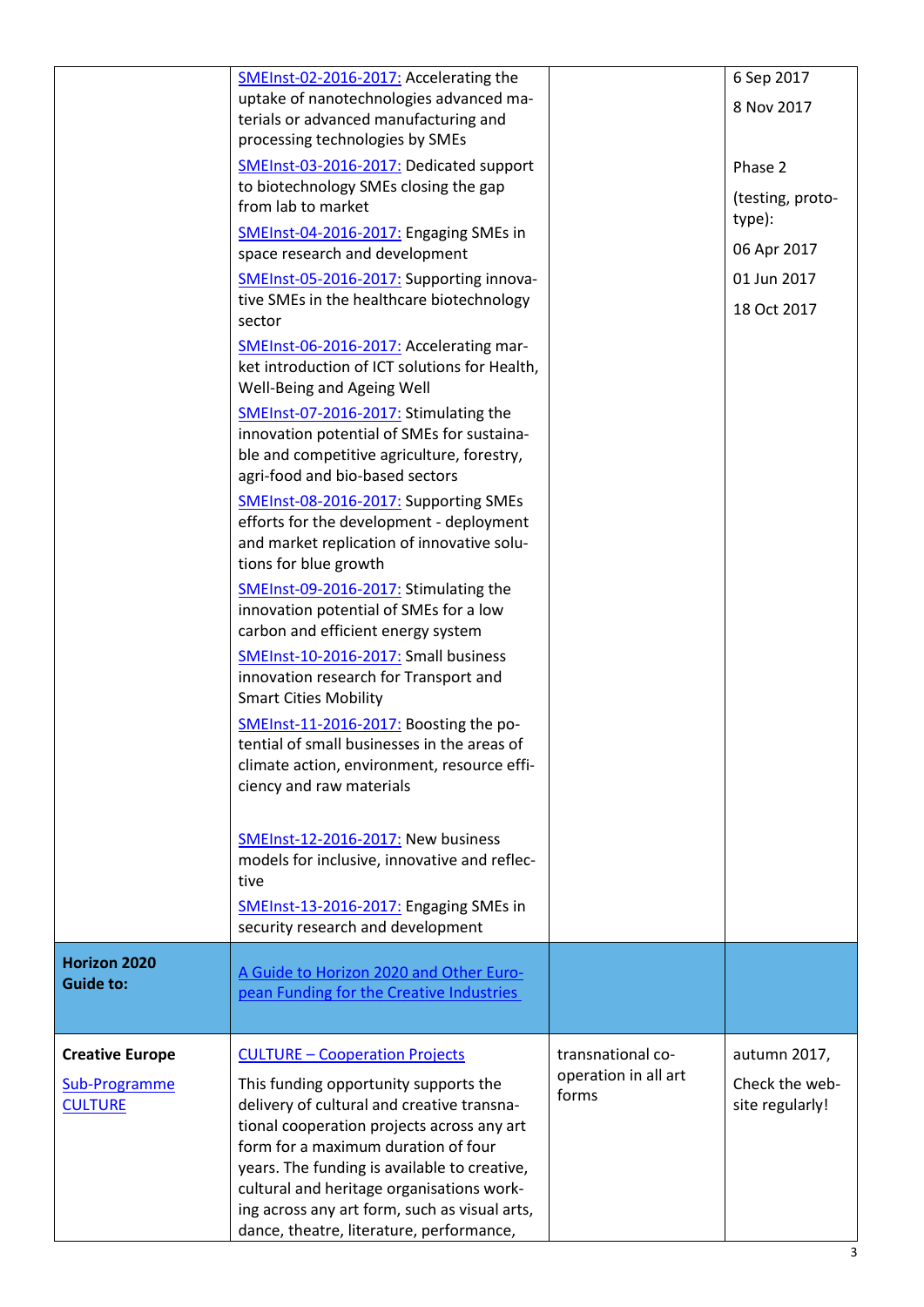|                                                           | music, heritage, architecture, design, cir-<br>cus, festivals, craft and fashion. This in-<br>cludes higher education institutions, local<br>authorities, social enterprises, charities<br>and companies operating in the cultural<br>and creative sectors.                                                                                                                                                                                                                                                                                                                                                                     |                                                                                                              |                                                                                                     |
|-----------------------------------------------------------|---------------------------------------------------------------------------------------------------------------------------------------------------------------------------------------------------------------------------------------------------------------------------------------------------------------------------------------------------------------------------------------------------------------------------------------------------------------------------------------------------------------------------------------------------------------------------------------------------------------------------------|--------------------------------------------------------------------------------------------------------------|-----------------------------------------------------------------------------------------------------|
| <b>Creative Europe</b><br>Sub-Programme<br><b>CULTURE</b> | <b>CULTURE - Literary translations</b><br>This funding opportunity supports pub-<br>lishers and publishing houses and enables<br>the translation of literary work from one<br>European language to another, to encour-<br>age new audiences and promote cultural<br>exchange. Eligible costs include the trans-<br>lation, production and promotion of Euro-<br>pean fiction, poetry and plays. There are<br>two categories of Literary Translation<br>funding; the first is for 2-year projects, the<br>second is for longer-term support.                                                                                     | translation and publi-<br>cation of "packages"<br>of fiction in European<br>languages and their<br>promotion | Deadlines:<br>2-year project:<br>expected in<br>spring 2018<br>longer-term<br>projects:<br>Apr 2017 |
| <b>Creative Europe</b><br>Sub-Programme<br><b>CULTURE</b> | <b>CULTURE - European Platforms</b><br>This funding opportunity offers support<br>for European Platforms which promote<br>new and emerging talent though co-<br>development, co-production and pro-<br>gramming. A platform would consist of<br>members (for example, festivals, venues,<br>libraries, theatres etc.) which together<br>make a commitment to presenting Euro-<br>pean-produced content and to provide<br>visibility and mobility of new talent (a<br>minimum of 30% of emerging talent). Eu-<br>ropean Platforms must involve a minimum<br>of 10 members from 10 countries (includ-<br>ing 5 EU Member states). | promotion of talents<br>by organisations that<br>join forces in so called<br><b>European Platforms</b>       | Deadlines are<br>indefinitely<br>postponed.<br>Check the web-<br>site regularly!                    |
| <b>Creative Europe</b><br>Sub-Programme<br><b>MEDIA</b>   | <b>Content Development of Single Project</b><br>This funding opportunity supports pro-<br>posals of independent European audiovis-<br>ual production companies with proven<br>experience to develop a Single Project<br>intended primarily for cinema release,<br>television broadcasting or commercial<br>exploitation on digital platforms in the<br>categories animation, creative documen-<br>tary and fiction with enhanced cross-<br>border circulation potential. Beneficiaries<br>have to be legally constituted for at least<br>1 year and can demonstrate a recent suc-<br>cess.                                      | Film<br><b>Virtual reality</b>                                                                               | 20 Apr 2017                                                                                         |
| <b>Creative Europe</b><br>Sub-Programme<br><b>MEDIA</b>   | <b>Development of Video Games</b><br>This funding strand offers support to Eu-<br>ropean production companies with prov-                                                                                                                                                                                                                                                                                                                                                                                                                                                                                                        | <b>Video Games</b>                                                                                           | 2 Mar 2017                                                                                          |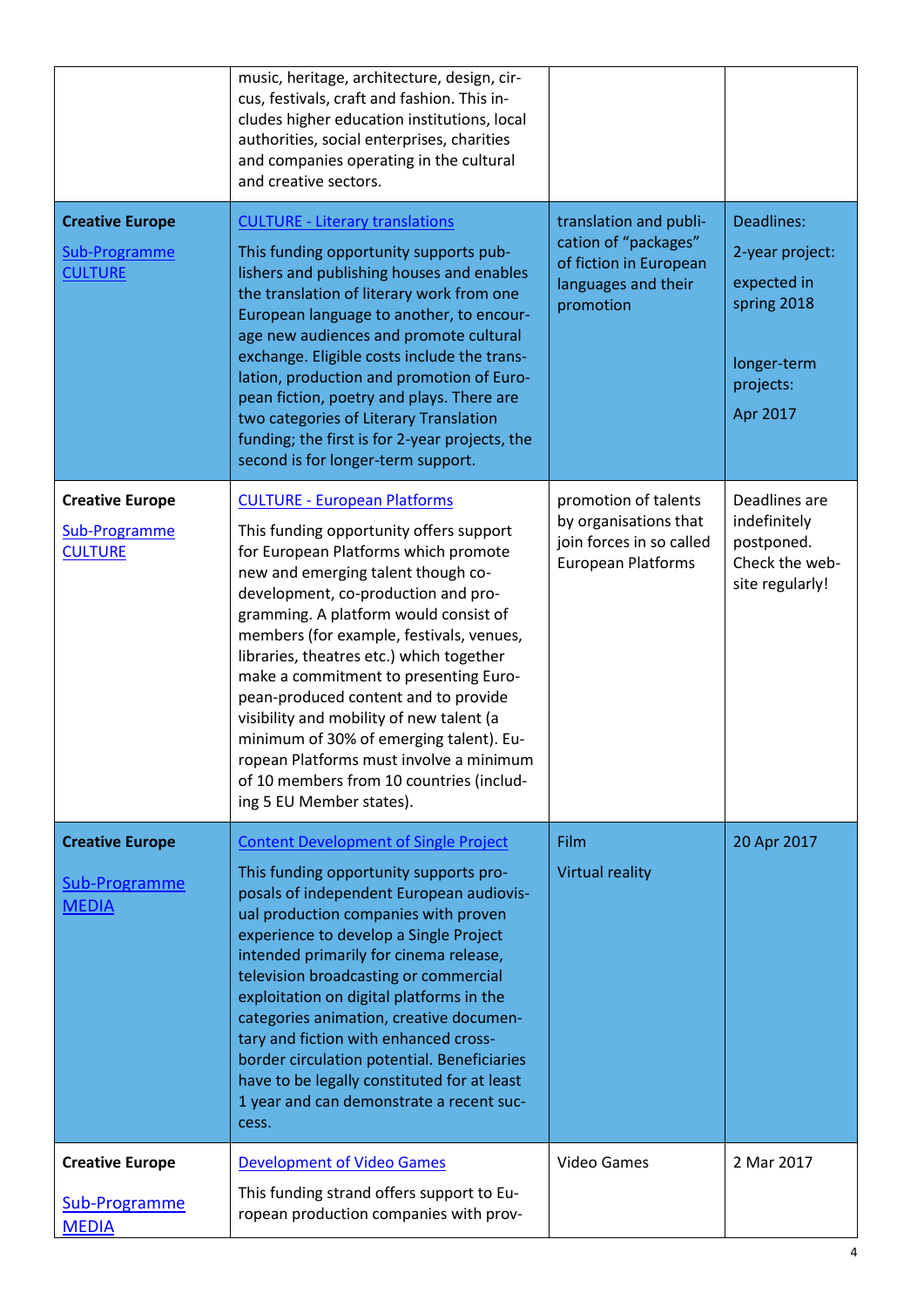|                                                         | en experience which are interested in<br>developing a video game concept (to the<br>point that the concept is realised) or pro-<br>jects (from concept to playable prototype)<br>presenting originality, innovative and cre-<br>ative value, cultural diversity and an en-<br>hanced portrayal of Europe's cultural<br>identity and heritage, commercial ambi-<br>tion and extensive cross-border potential<br>to reach European and international mar-<br>kets                                                                                                      |                       |                                                                                  |
|---------------------------------------------------------|----------------------------------------------------------------------------------------------------------------------------------------------------------------------------------------------------------------------------------------------------------------------------------------------------------------------------------------------------------------------------------------------------------------------------------------------------------------------------------------------------------------------------------------------------------------------|-----------------------|----------------------------------------------------------------------------------|
| <b>Creative Europe</b><br>Sub-Programme<br><b>MEDIA</b> | <b>Film Education</b><br>This funding opportunity supports audi-<br>ence development as a means of stimulat-<br>ing interest in, and improving access to<br>audiovisual works in particular through<br>promotion, events, film literacy and festi-<br>vals. The applicant must be a consortium<br>(project leader and at least 2 partners) of<br>private companies, non-profit organisa-<br>tions, associations, charities, foundations,<br>municipalities/Town Councils, etc. estab-<br>lished in one of the countries participating<br>in the MEDIA Sub-programme. | Film                  | 2 Mar 2017                                                                       |
| <b>Creative Europe</b><br>Sub-Programme<br><b>MEDIA</b> | <b>TV-Programming</b><br>This funding programme supports Europe-<br>an production companies interested in<br>producing a television work demonstrating<br>high creative value, cross-border potential,<br>cooperation between operators from dif-<br>ferent countries, increased co-production<br>and circulation of high-profile European<br>television drama series. At least three Eu-<br>ropean broadcasters have to be involved.<br>Works can be 'one-off' or serialised and<br>may include dramas and creative TV doc-<br>umentaries.                          | TV productions        | 30 May 2017                                                                      |
| <b>Creative Europe</b><br>Sub-Programme<br><b>MEDIA</b> | <b>Support for Festivals</b><br>This funding strand offers financial sup-<br>port to organisers of film festivals. The<br>programme of these festivals should con-<br>sist of 50 % non-national films and of at<br>least 70 % of films from member countries<br>of Creative Europe MEDIA. At least 15<br>countries must be represented in the fes-<br>tival programme.                                                                                                                                                                                               | <b>Film Festivals</b> | 27 Apr 2017<br>for festivals<br>taking place<br>1 Nov 2017<br>and<br>30 Apr 2018 |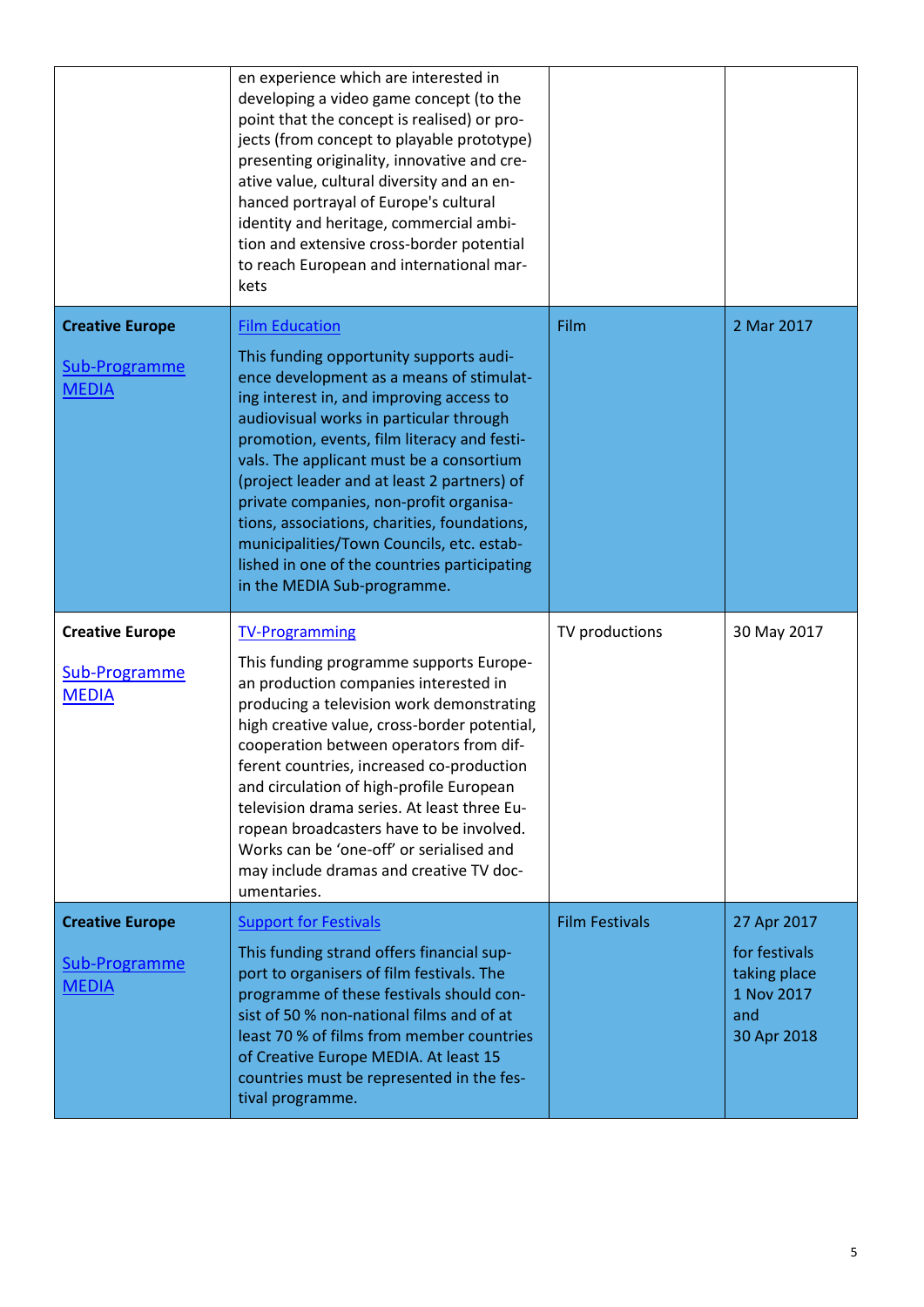| <b>Creative Europe</b><br>Sub-Programme<br><b>MEDIA</b>           | <b>Online Distribution</b><br>This funding strand supports independent<br>European companies that promote Euro-<br>pean films on Video-on-demand (VoD)<br>platforms, provide "Online Ready Packag-<br>es" od European films for VoD platforms<br>worldwide and that develop innovative<br>strategies for the distribution and promo-<br>tion of European films.                                                                                                                                                                                                                                                      | Film-/Video<br>Distribution                                                                                                                                                                                                                | 6 Apr 2017                                |
|-------------------------------------------------------------------|----------------------------------------------------------------------------------------------------------------------------------------------------------------------------------------------------------------------------------------------------------------------------------------------------------------------------------------------------------------------------------------------------------------------------------------------------------------------------------------------------------------------------------------------------------------------------------------------------------------------|--------------------------------------------------------------------------------------------------------------------------------------------------------------------------------------------------------------------------------------------|-------------------------------------------|
| <b>Creative Europe</b><br>Sub-Programme<br><b>MEDIA</b>           | <b>Distribution Automatic Support 2017</b><br>This funding programme supports the wid-<br>er transnational distribution of European<br>films outside the country of origin by en-<br>couraging theatrical distributors to invest<br>in the production and promotion of non-<br>national European film. The distributors<br>receive funding on the basis of the sold<br>tickets in the previous year. This money<br>has to be reinvested in coproduction pro-<br>jects, promotion and marketing or a mini-<br>mum guarantee.                                                                                          | <b>Film Distribution</b>                                                                                                                                                                                                                   | 28 Apr 2017                               |
| <b>Creative Europe</b><br>Sub-Programme<br><b>MEDIA</b>           | Support for the transnational distribution<br>of European Films 2017<br>This funding programme supports the wid-<br>er transnational distribution of recent non-<br>national European films by encouraging<br>theatrical distributors to invest in the pro-<br>motion of such products. It also encour-<br>ages the development of links between the<br>production and distribution sectors. Bene-<br>ficiaries can be groups of a minimum of<br>seven distributors coordinated by the Sales<br>Agent of films. The support covers the<br>promotion costs for the release of the film<br>in each territory selected. | Film Distribution                                                                                                                                                                                                                          | 14 June 2017                              |
| <b>EURIMAGES</b><br><b>European Cinema</b><br><b>Support Fund</b> | <b>EURIMAGES promotes the European audi-</b><br>ovisual industry by providing financial<br>support (annual budget €25 million) to:<br>co-production<br>$\bullet$<br>(at least 2 co-producers from different<br>member states of the Fund)<br>distribution<br>$\bullet$<br>(only for professionals based in<br><b>EURIMAGES Member States which do</b><br>not have access to the EU Creative Eu-<br>rope-MEDIA programme, i.e.: Arme-<br>nia, Georgia, Russian Federation, Swit-<br>zerland and Turkey)<br>exhibition<br>$\bullet$                                                                                    | Promotion of the<br>European film indus-<br>try;<br>provision of soft<br>loans (being repaid<br>on the basis of reve-<br>nues) for cinema co-<br>productions;<br>provision of subsidies<br>for theatrical distri-<br>bution and exhibition | 20 Apr 2017<br>24 Aug 2017<br>24 Oct 2017 |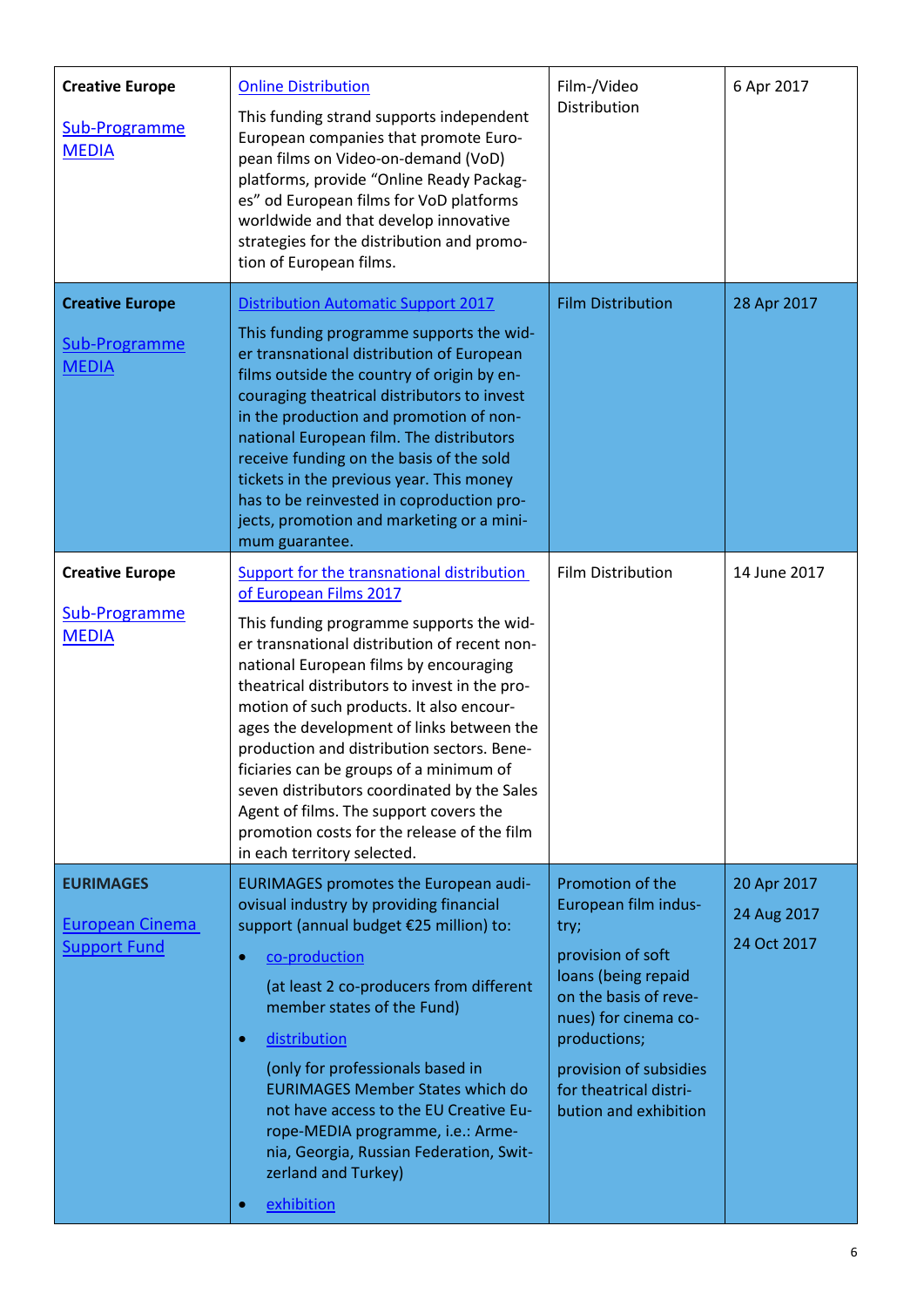|                                                                                                                                                                                              | (only for theatres in EURIMAGES<br>Member States which do not have ac-<br>cess to the EU Creative Europe-MEDIA<br>programme, i.e.: Armenia, Georgia,<br>Russian Federation, Switzerland and<br>Turkey)<br>The date of publication of exchange rates<br>for non-euro countries is 17 March 2017.                                                                                                                                                                |                                                                                                                                                                                                                                                                                                                                                                                                                                                                            |                                                                                                              |
|----------------------------------------------------------------------------------------------------------------------------------------------------------------------------------------------|----------------------------------------------------------------------------------------------------------------------------------------------------------------------------------------------------------------------------------------------------------------------------------------------------------------------------------------------------------------------------------------------------------------------------------------------------------------|----------------------------------------------------------------------------------------------------------------------------------------------------------------------------------------------------------------------------------------------------------------------------------------------------------------------------------------------------------------------------------------------------------------------------------------------------------------------------|--------------------------------------------------------------------------------------------------------------|
| <b>STARTS Prize 2017</b><br>Grand prize of the<br><b>European Commis-</b><br>sion honoring Innova-<br>tion in Technology,<br><b>Industry and Society</b><br>stimulated by the<br><b>Arts</b> | prize for the most pioneering collabora-<br>tions and results in the field of creativity<br>and innovation at the crossings of science<br>and technology with the arts;<br>two prizes, each with €20,000 prize mon-<br>ey:<br><b>Artistic Exploration</b><br>1)<br>Innovative Collaboration<br>2)                                                                                                                                                              | art                                                                                                                                                                                                                                                                                                                                                                                                                                                                        | 3 Mar 2017                                                                                                   |
| <b>Europe for Citizens</b>                                                                                                                                                                   | http://ec.europa.eu/citizenship/europe-<br>for-citizens-programme/index en.htm<br>European Remembrance - raising<br>1)<br>awareness of remembrance, common<br>history, values and the aim of the EU<br>Democratic engagement and civic<br>2)<br>participation - encouraging democrat-<br>ic and civic participation of citizens at<br><b>Union level</b><br>- Town twinning<br>- Network of towns<br>- Civil society projects<br><b>Operating grants</b><br>3) | cultural workers and<br>creatives may partic-<br>ipate in the events<br>and projects sup-<br>ported by the pro-<br>gramme                                                                                                                                                                                                                                                                                                                                                  | 1 Mar 2017<br>1 Sep 2017<br>1 Mar 2018<br>1 Sep 2017<br>1 Mar 2019<br>1 Sep 2019<br>1 Mar 2020<br>1 Sep 2020 |
| <b>INTERREG</b><br>Danube Transna-<br>tional Programme                                                                                                                                       | Eligible countries:<br>Austria, Bulgaria, Croatia, the Czech Re-<br>public, Germany (only Baden-<br>Württemberg and Bayern), Hungary, Ro-<br>mania, Slovakia, Slovenia; Bosnia and Her-<br>zegovina, the Republic of Moldova, Mon-<br>tenegro, Serbia, part of Ukraine.                                                                                                                                                                                        | cluster cooperation;<br>development of joint<br>smart specialisation<br>approaches in tech-<br>nological and non-<br>technological areas;<br>Internationalisation,<br>access to new mar-<br>kets. Consider inno-<br>vative ways of financ-<br>ing with a focus on<br>creative industries<br>and green business<br>collaborative re-<br>search & innovation<br>activities and compe-<br>tent networks be-<br>tween enterprises,<br>R&D centres, tech-<br>nology information | First stage call<br>now closed;<br>Second stage<br>call<br>expected in<br>spring 2017                        |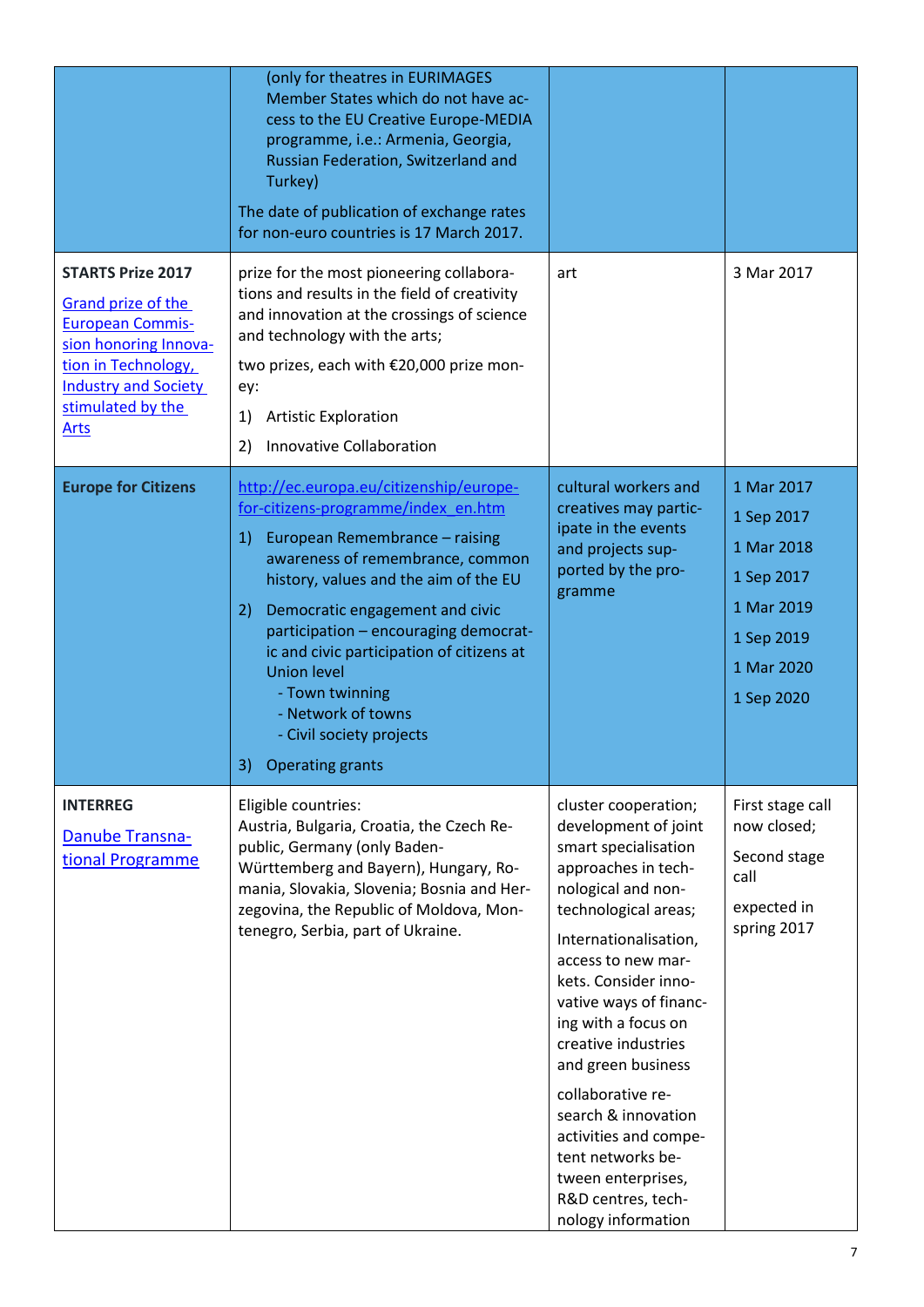|                                  |                                                                                                                                                                                                                                                                                                                                                                                                                                                                                                                                                                                                                                                                                 | centres, education<br>and higher education |                                                  |
|----------------------------------|---------------------------------------------------------------------------------------------------------------------------------------------------------------------------------------------------------------------------------------------------------------------------------------------------------------------------------------------------------------------------------------------------------------------------------------------------------------------------------------------------------------------------------------------------------------------------------------------------------------------------------------------------------------------------------|--------------------------------------------|--------------------------------------------------|
| <b>INTERREG</b><br><b>Europe</b> | Most suitable investment priority of the<br>programme:<br>AXIS 2- Priority 3(d) - Supporting the ca-<br>pacity of SMEs to engage in growth in<br>regional, national and international mar-<br>kets, and in innovation processes.<br>Specific objective 2.1: Improve the im-<br>plementation of regional development<br>policies and programmes, in particular<br>programmes for Investment for Growth<br>and Jobs and, where relevant, European<br>Territorial Cooperation programmes, sup-<br>porting SMEs in all stages of their life cycle<br>to develop and achieve growth and en-<br>gage in innovation<br>Eligible countries: 28 member states and<br>Norway, Switzerland | capacities and devel-<br>opment of SMEs    | 30 Jun 2017<br>(will be opened<br>on 1 Mar 2017) |
|                                  |                                                                                                                                                                                                                                                                                                                                                                                                                                                                                                                                                                                                                                                                                 |                                            |                                                  |
| <b>INTERREG</b><br><b>France</b> | Objective $6$ – preserving the cultural her-<br>itage - might be of interest for creative<br>companies in the following programmes:<br>Programme POCTEFA (France-Spain-<br><b>Andorra</b> )<br><b>Programme France-Italy Maritime</b><br><b>Programme France-Switzerland</b><br>Programme Rhin supérieur (France,<br>Germany)<br>Programme Grande Région (France,<br>$\bullet$<br>Luxemburg, Belgium, Germany)<br>(Programme Alcotra (France, Italy)<br>$\bullet$<br>Programme Deux-Mers (Coastal areas<br>of England, France, Belgium (Flanders)<br>and Netherlands<br>Programme France-Wallonia-Flanders<br>Programme Chanel Tunnel (France-<br>UK)                           | cultural heritage                          | see<br>programmes                                |
| <b>INTERREG</b><br>Mediterranean | The call will regard: "testing" projects<br>(M2), "capitalising" projects (M3) or "inte-<br>grated" projects: "studying" (M1) + "test-<br>ing" (M2) + "capitalising" (M3).<br>Most suitable specific objective of the<br>programme:<br>1.1: To increase transnational activity of<br>innovative clusters and networks of key                                                                                                                                                                                                                                                                                                                                                    | clusters, tourism                          | 31 Mar 2017                                      |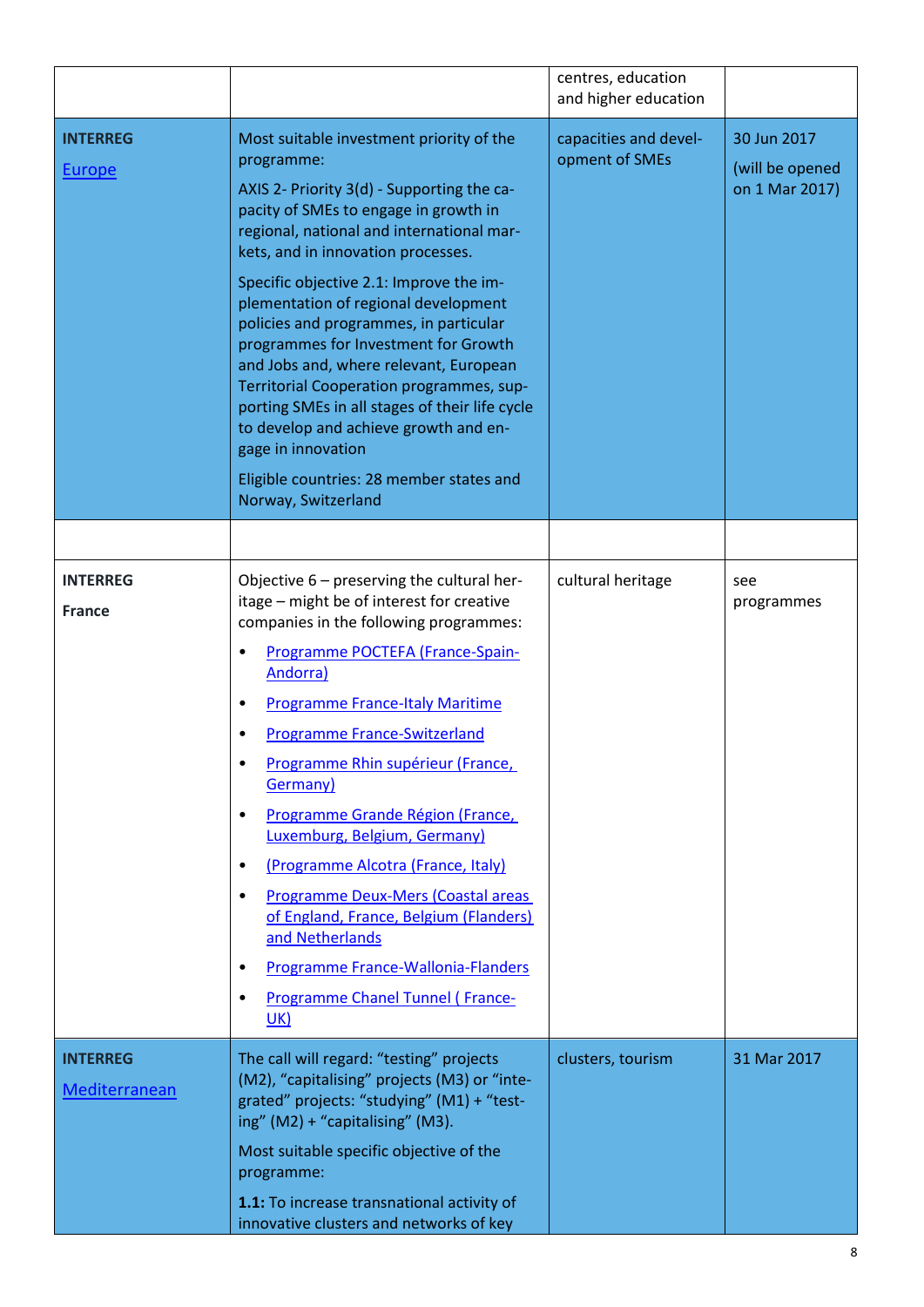|                                                        | sectors of the MED area<br>3.1: To enhance the development of a<br>sustainable and responsible coastal and<br>maritime tourism in the MED area<br>Eligible countries:<br>Croatia, Cyprus, France (Corse, Langue-<br>doc-Roussillon, Midi-Pyrénées, Provence<br>Alpes Côte d'Azur, Rhône-Alpes), Greece,<br>Italy (19 regions), Malta, Portugal (Al-<br>garve, Alentejo, Lisbon), Slovenia, Spain<br>(Andalusia, Aragon, Catalonia, Balearic<br>islands, Murcia, Valencia, Ceuta, Melilla),<br>United-Kingdom (Gibraltar), Albania, Bos-<br>nia-Herzegovina, Montenegro |                                                                                                                                |             |
|--------------------------------------------------------|------------------------------------------------------------------------------------------------------------------------------------------------------------------------------------------------------------------------------------------------------------------------------------------------------------------------------------------------------------------------------------------------------------------------------------------------------------------------------------------------------------------------------------------------------------------------|--------------------------------------------------------------------------------------------------------------------------------|-------------|
| <b>INTERREG</b><br><b>NORTH-WEST</b><br>Europe         | Eligible countries:<br>Belgium, France, Germany, Ireland, Lux-<br>embourg, Switzerland, The Netherlands,<br>United Kingdom                                                                                                                                                                                                                                                                                                                                                                                                                                             | suitable topic for<br>project proposals:<br>enhancement of in-<br>novation perfor-<br>mance of enterprises<br>(specially SMEs) | 24 Apr 2017 |
| <b>INTERREG</b><br>Romania-Hungary<br><b>Programme</b> | Priority Axis 1: Joint protection and effi-<br>cient use of common values and resources<br>Specific Objective 1.2: Sustainable use of<br>natural, historic and cultural heritage<br>within eligible area<br>studies, strategies, plans, trainings, cross-<br>border platforms, conservation, preserva-<br>tion, digitalization, promotion<br>Eligible countries: only the counties bor-<br>dering Hungary                                                                                                                                                              | cultural and natural<br>heritage                                                                                               | 24 Apr 2017 |
|                                                        |                                                                                                                                                                                                                                                                                                                                                                                                                                                                                                                                                                        |                                                                                                                                |             |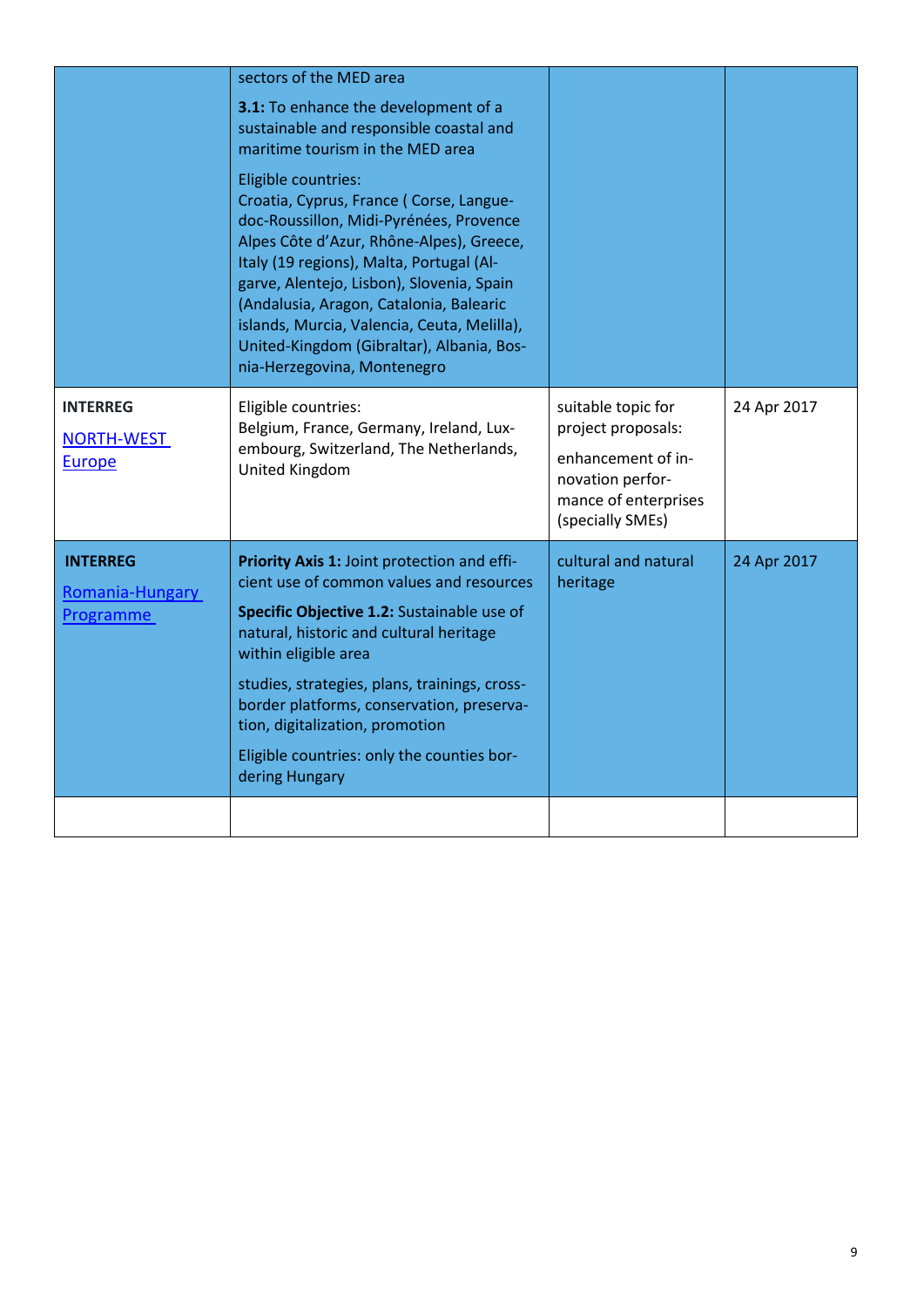# **National funding opportunities**

| <b>National funding in Croatia</b>                             |                                    |                                                                                                                                                                                                                                      |             |
|----------------------------------------------------------------|------------------------------------|--------------------------------------------------------------------------------------------------------------------------------------------------------------------------------------------------------------------------------------|-------------|
| <b>ESF</b><br>OP "Effective human<br>resources<br>2014 - 2020" | "Art and culture for young people" | focused on overcom-<br>ing restrictions of<br>young people access<br>to cultural and artistic<br>events and activities,<br>and to encourage<br>young people to ac-<br>tively participate in<br>the cultural life of the<br>community | 28 Feb 2017 |

#### **National funding in Denmark**

• National calls targeting at Danish cultural organisations and artist in order to promote Danish culture and Danish creative industries:

[http://slks.dk/tilskud](http://slks.dk/tilskud-tilladelser/?tx_lftilskudsbase_pi7%5barea%5d=7&tx_lftilskudsbase_pi7%5border%5d=application_deadline%20asc&tx_lftilskudsbase_pi7%5bpage%5d=2)[til-](http://slks.dk/tilskud-tilladelser/?tx_lftilskudsbase_pi7%5barea%5d=7&tx_lftilskudsbase_pi7%5border%5d=application_deadline%20asc&tx_lftilskudsbase_pi7%5bpage%5d=2)

[ladelser/?tx\\_lftilskudsbase\\_pi7\[area\]=7&tx\\_lftilskudsbase\\_pi7\[order\]=application\\_deadline%20asc&tx\\_lftilsk](http://slks.dk/tilskud-tilladelser/?tx_lftilskudsbase_pi7%5barea%5d=7&tx_lftilskudsbase_pi7%5border%5d=application_deadline%20asc&tx_lftilskudsbase_pi7%5bpage%5d=2) [udsbase\\_pi7\[page\]=2](http://slks.dk/tilskud-tilladelser/?tx_lftilskudsbase_pi7%5barea%5d=7&tx_lftilskudsbase_pi7%5border%5d=application_deadline%20asc&tx_lftilskudsbase_pi7%5bpage%5d=2)

• Nordic funding and calls related to culture and creative industries:

[http://www.norden.org/en/om-samarbejdet-1/funding-schemes-and-scholarships/funding-schemes-and](http://www.norden.org/en/om-samarbejdet-1/funding-schemes-and-scholarships/funding-schemes-and-calls-sorted-by-subject/culture-and-creative-industries)[calls-sorted-by-subject/culture-and-creative-industries](http://www.norden.org/en/om-samarbejdet-1/funding-schemes-and-scholarships/funding-schemes-and-calls-sorted-by-subject/culture-and-creative-industries)

#### **National funding in France**

• **CNC Centre national du Cinema (National center for Cinema)**

[Support Fund for Videogames](http://www.cnc.fr/web/en/support-fund-for-videogames)

Aide aux cinémas du monde**:** [international co-productions](http://www.cnc.fr/web/en/aide-aux-cinemas-du-monde)

It is granted to **foreign feature-length film projects** that are seeking support from French co-producers.

• **Bpifrance** (public investment bank)

#### [Fund for cultural companies](http://www.bpifrance.fr/Bpifrance/Nos-metiers/Fonds-propres/Fonds-directs-Bpifrance/Capital-Developpement-Transmission-Thematique/Entreprises-culturelles-et-patrimoniales)

Fund created to finances companies from the following sectors: Music, edition, audiovisual production, cinema. Opened to independent SMEs located in France. Equity or quasi equity

### • **French government**

[Tax credit for creation of video games.](https://www.service-public.fr/professionnels-entreprises/vosdroits/F31000) French tool targeting development of video games made by French directors and contributing to the development of the French or European creation

Non exhaustive list, but most of funding is only opened to companies located in France.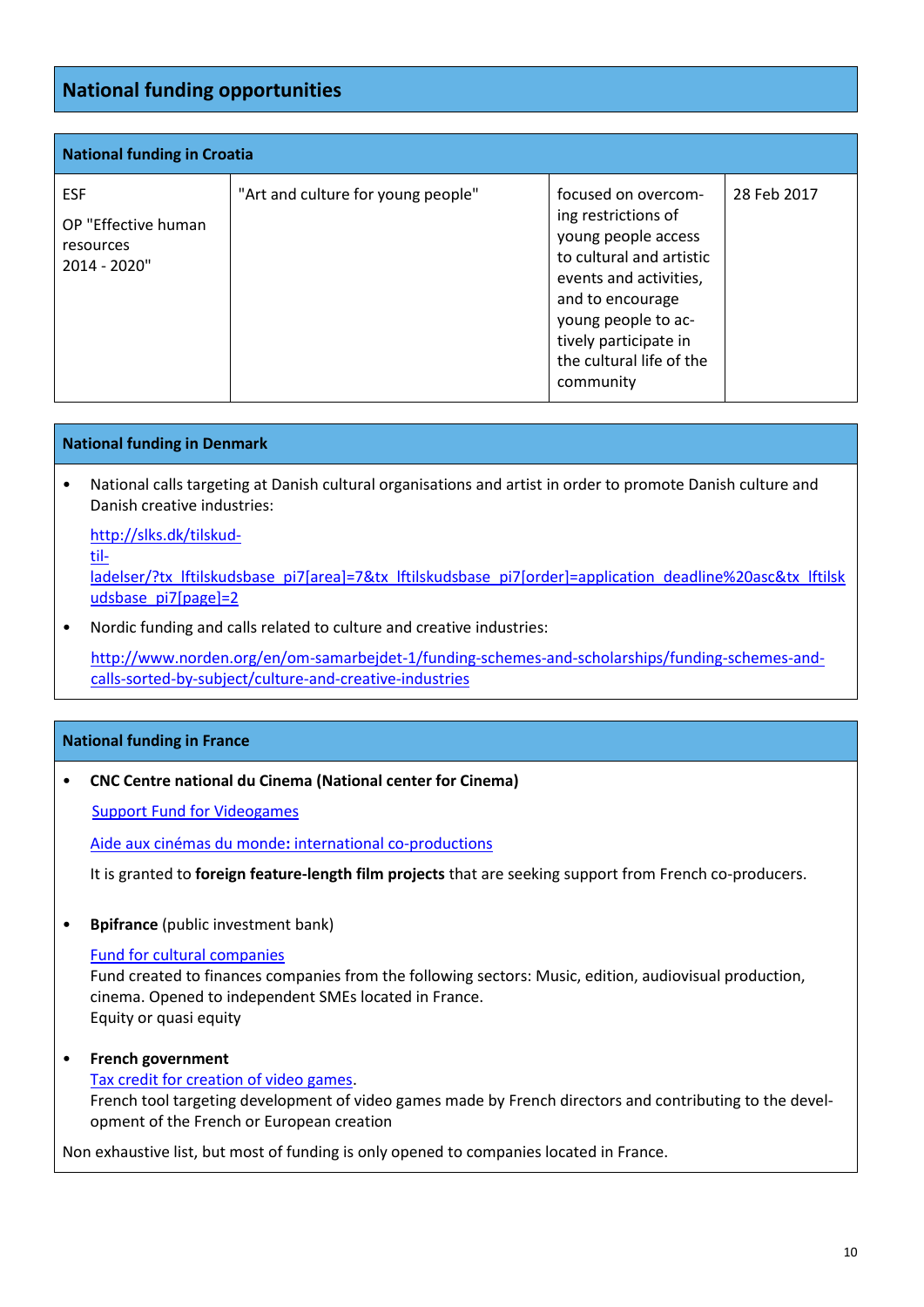| <b>National funding in Germany</b>                                                                  |                                                                                                                                                                                                                                                                                                                                                                                                                                                                                                                                                                                                                                                                                                                                                                                                                                                                                                                                                                                                                                                                 |                                                                                                                                  |                                                                                                                                                                                                            |
|-----------------------------------------------------------------------------------------------------|-----------------------------------------------------------------------------------------------------------------------------------------------------------------------------------------------------------------------------------------------------------------------------------------------------------------------------------------------------------------------------------------------------------------------------------------------------------------------------------------------------------------------------------------------------------------------------------------------------------------------------------------------------------------------------------------------------------------------------------------------------------------------------------------------------------------------------------------------------------------------------------------------------------------------------------------------------------------------------------------------------------------------------------------------------------------|----------------------------------------------------------------------------------------------------------------------------------|------------------------------------------------------------------------------------------------------------------------------------------------------------------------------------------------------------|
| Programme of the<br><b>German funding</b><br>academy<br>"Initiative Musik"                          | <b>Grants for artists</b><br>individual artists and groups with at<br>$\bullet$<br>least one co-applicants from music in-<br>dustry<br>eligible are audio/audio-visual pro-<br>٠<br>ductions/media, digitalization, promo-<br>tion and marketing arrangements,<br>concert appearances in the context of<br>concerts/tours, participation in inter-<br>national music competitions/music<br>trade fairs/showcases.<br><b>Infrastructure Grants</b><br>natural and legal persons in the music<br>$\bullet$<br>industry<br>eligible are activities to create struc-<br>$\bullet$<br>tures to develop artists, expand Ger-<br>man music abroad, and integrate indi-<br>viduals with an immigration back-<br>ground; joint presentations of Ger-<br>man music enterprises at music trade<br>fairs or export-oriented events; plat-<br>forms that support PR efforts and<br>marketing of music enterprises<br>The Initiative Musik also provides grants<br>for short tours of German artists abroad.<br>Artist may apply directly at the office of<br>the initiative. | support of young<br>talents, to expand<br>German music abroad<br>develop the infra-<br>structure for popular<br>music in Germany | for both<br>programmes:<br>19 Apr 2017<br>for projects<br>running be-<br>tween<br>5 Jun 2017 and<br>4 Jun 2018;<br>1 Aug 2017<br>for projects<br>running be-<br>tween<br>19 Sep 2017<br>and<br>17 Sep 2018 |
| CreateMedia.NRW<br>(EFRD-Programme for<br>the creative indus-<br>tries in Northrhine-<br>Westfalia) | Grants for projects that aim at the devel-<br>opment of marketable products and ser-<br>vices in the creative industries; 50% to<br>80% of the eligible costs are provided in<br>form of grants; projects may last up to 36<br>months                                                                                                                                                                                                                                                                                                                                                                                                                                                                                                                                                                                                                                                                                                                                                                                                                           | Creative technolo-<br>gies,<br>Crossmedia Devel-<br>opment,<br>New innovations,<br>Creative structures<br>and networks           | new calls are<br>expected in<br>2017                                                                                                                                                                       |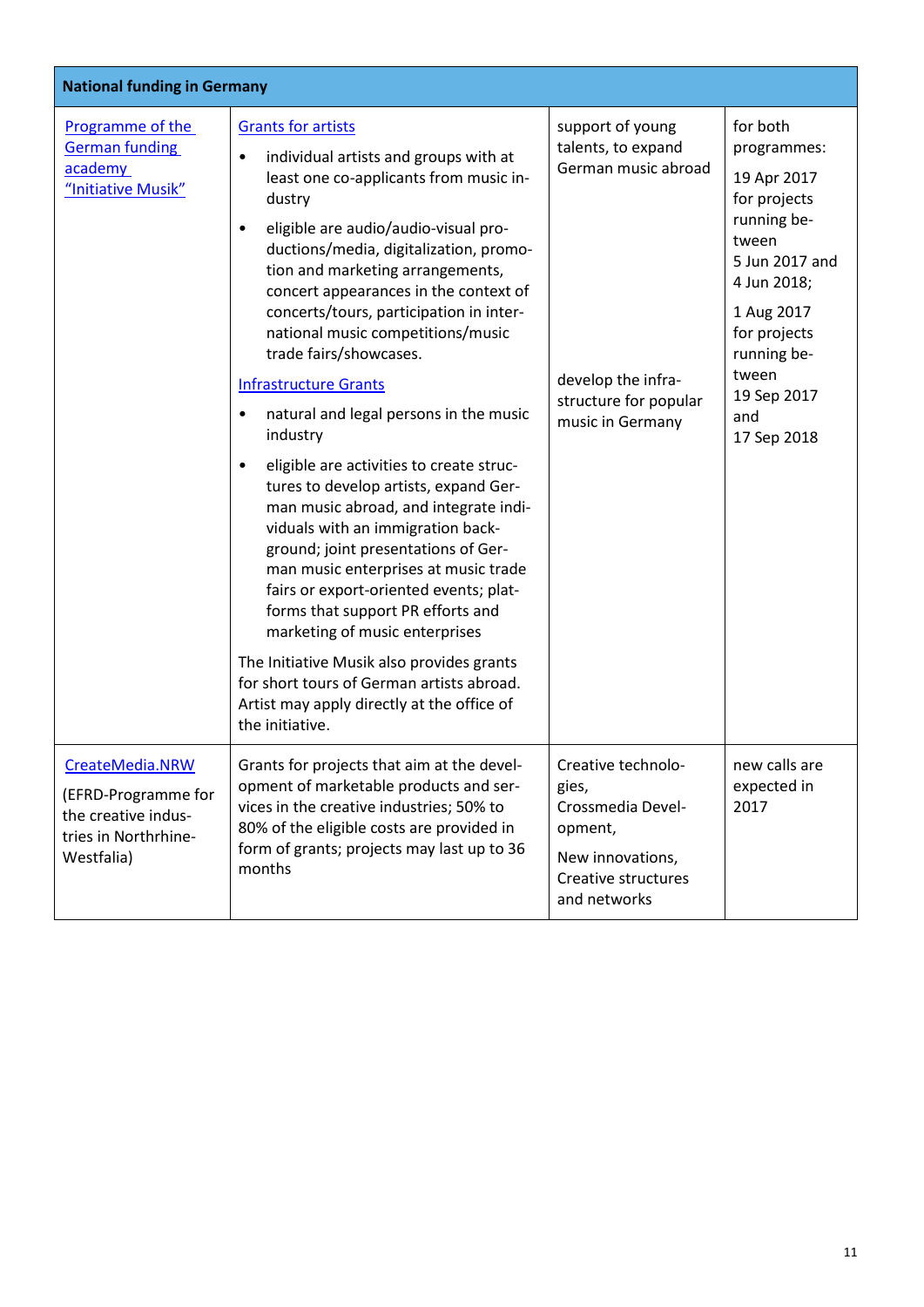| <b>National funding in Greece</b>                                                                      |                                                                                                                 |                                                                                                                                                                                                                                    |                    |
|--------------------------------------------------------------------------------------------------------|-----------------------------------------------------------------------------------------------------------------|------------------------------------------------------------------------------------------------------------------------------------------------------------------------------------------------------------------------------------|--------------------|
| <b>Collaboration on</b><br><b>Research &amp; Technol-</b><br>ogy Greece-Germany<br>(link in Greek)     | Target Group: Research Organizations,<br>Academics, SMES, other public bodies;                                  | Tourism, Culture/<br>Innovation and Social<br>challenges; Cultural<br>heritage; digital doc-<br>umentation of cultur-<br>al output; Cultural<br>and institutional in-<br>novation in industry,<br>government and civil<br>society. | 15 Feb 2017        |
| Pre-announcement<br>of Call $\frac{m}{2}$ Research –<br>Creation - Innova-<br>tion"<br>(link in Greek) | Target Group: Research Organizations,<br>Academics, SMES (collaboration between<br>research bodies & companies) |                                                                                                                                                                                                                                    | to be<br>announced |

| <b>National funding in Hungary</b>                                                             |                                                           |                   |            |  |
|------------------------------------------------------------------------------------------------|-----------------------------------------------------------|-------------------|------------|--|
| Website collection of<br>all actual programmes<br>related to Creative                          | http://palyazatok.org/category/kreativ-<br>palyazatok/    | Creative Industry | continuous |  |
| industry in Hungarian                                                                          |                                                           |                   |            |  |
| Website collection of<br>all actual programmes<br>related to Cultural<br>industry in Hungarian | http://palyazatok.org/category/kulturalis-<br>palyazatok/ | Cultural Industry | continuous |  |
| Website collection of<br>all actual programmes<br>related to ART in Hun-<br>garian             | http://palyazatok.org/category/muveszeti<br>-palyazatok/  | Art               | continuous |  |

#### **National funding in Portugal**

Companies of the Creative Industries in Portugal can use the related programmes and calls in the frame of **[PORTUGAL 2020.](https://poseur.portugal2020.pt/en/portugal-2020/)**

Portugal 2020 framework is implemented through 16 operational programmes and a few Territorial Cooperation Programmes, divided between Thematic Operational Programs, Regional Operational Programmes in the Mainland, Operational Programmes in the Autonomous Regions and Operational Programmes for European Territorial Cooperation.

The most important Thematic Operational Programme for companies is COMPETE 2020 – The Competitiveness and internationalization Operational Programme. Creative companies may use calls especially in the KEY AREA I strengthening research, technological development and innovation and the KEY AREA II enhancing competitiveness of SME´s and reduction of public context costs.

The Regional Operational Programmes among other targets also focus on SME. **NORTE 2020 – [NORTH REGIONAL](http://www.uporto2020.up.pt/en/europa-2020-portugal-2020.php)  [OPERATIONAL PROGRAMME](http://www.uporto2020.up.pt/en/europa-2020-portugal-2020.php)**, for instance, includes as KEY AREA I research, development and innovation and as KEY AREA II competitiveness of small and medium-sized enterprises. NORTE 2020 has a budget of 3.379 million Euros in funds. Specific objectives to be achieved by the programme also offer chances for the Creative Industries, i.e.:

- Strengthening of research and innovation infrastructures;
- Strengthening ICT applications for egovernment, e-learning, e-inclusion, e-culture and e-health;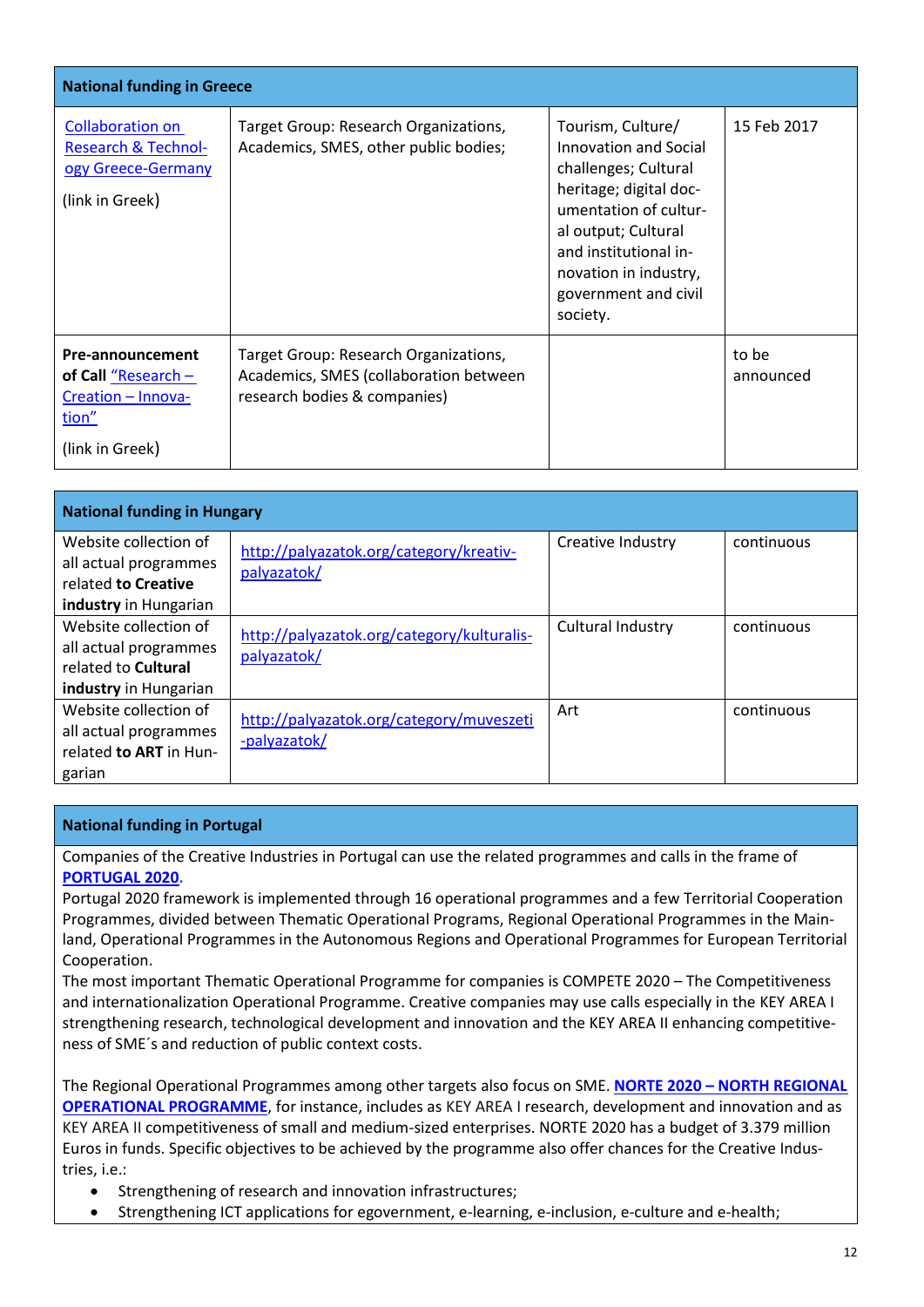- Promoting entrepreneurship in particular by facilitating support for the economic exploitation of new ideas and fostering the creation of new businesses;
- Developing and applying new business models for SME´s;
- Natural and cultural heritage conservation, protection and promotion;
- Supporting the development of business incubators and self-employment, micro-enterprises and business start-ups and microenterprises;
- Supporting host spaces for start-ups and self-employment through the development of endogenous potential as part of a territorial strategy for specific areas.

Useful links:

NORTE 2020 – SMART SPECIALISATION STRATEGY [http://community.textile-platform.eu/system/files/public-material](http://community.textile-platform.eu/system/files/public-material-documents/Carlos%20Neves_NORTE%20Smart%20Region_ETP%20Conference.pdf)[documents/Carlos%20Neves\\_NORTE%20Smart%20Region\\_ETP%20Conference.pdf](http://community.textile-platform.eu/system/files/public-material-documents/Carlos%20Neves_NORTE%20Smart%20Region_ETP%20Conference.pdf)

# NORTE 2020

<http://www.uporto2020.up.pt/en/europa-2020-portugal-2020.php> [https://ec.europa.eu/growth/tools-databases/regional-innovation-monitor/policy-document/norte-2020](https://ec.europa.eu/growth/tools-databases/regional-innovation-monitor/policy-document/norte-2020-norte%E2%80%99s-regional-operational-programme-2014-2020) [norte%E2%80%99s-regional-operational-programme-2014-2020](https://ec.europa.eu/growth/tools-databases/regional-innovation-monitor/policy-document/norte-2020-norte%E2%80%99s-regional-operational-programme-2014-2020)

FRAMEWORK PROGRAMME TO PROMOTE ARTS AND CRAFTS IN PORTUGAL

<http://regiocrafts.eu/index.php/crafts-industry/crafts-in-portugal>

[http://www.cm-](http://www.cm-cascais.pt/sites/default/files/anexos/gerais/new/summary_regio_crafts_portugal_cascais_dez_2014.pdf)

[cascais.pt/sites/default/files/anexos/gerais/new/summary\\_regio\\_crafts\\_portugal\\_cascais\\_dez\\_2014.pdf](http://www.cm-cascais.pt/sites/default/files/anexos/gerais/new/summary_regio_crafts_portugal_cascais_dez_2014.pdf) (chapter 4 is particularly interesting)

# FASHION FROM PORTUGAL

Also interesting to take a look at is the link to a programme launched in March 2016, called "FASHION FROM PORTUGAL": <http://www.fashionfromportugal.com.pt/the-project>

The project will last for 2 years and involves an investment of over 1.7 million euros. It is co-financed by European Structural and Investment Funds (FEEI), by POCI (Internationalization Competitiveness Operational Program) on [Portugal 2020](https://www.portugal2020.pt/Portal2020) an[d Compete 2020.](http://www.poci-compete2020.pt/)

It is designed to promote the image and external visibility of this sector, reinforcing its reputation of excellence as "made in Portugal" in fashion and home textiles, as well as in the technical know-how and technological innovation in some of the main markets.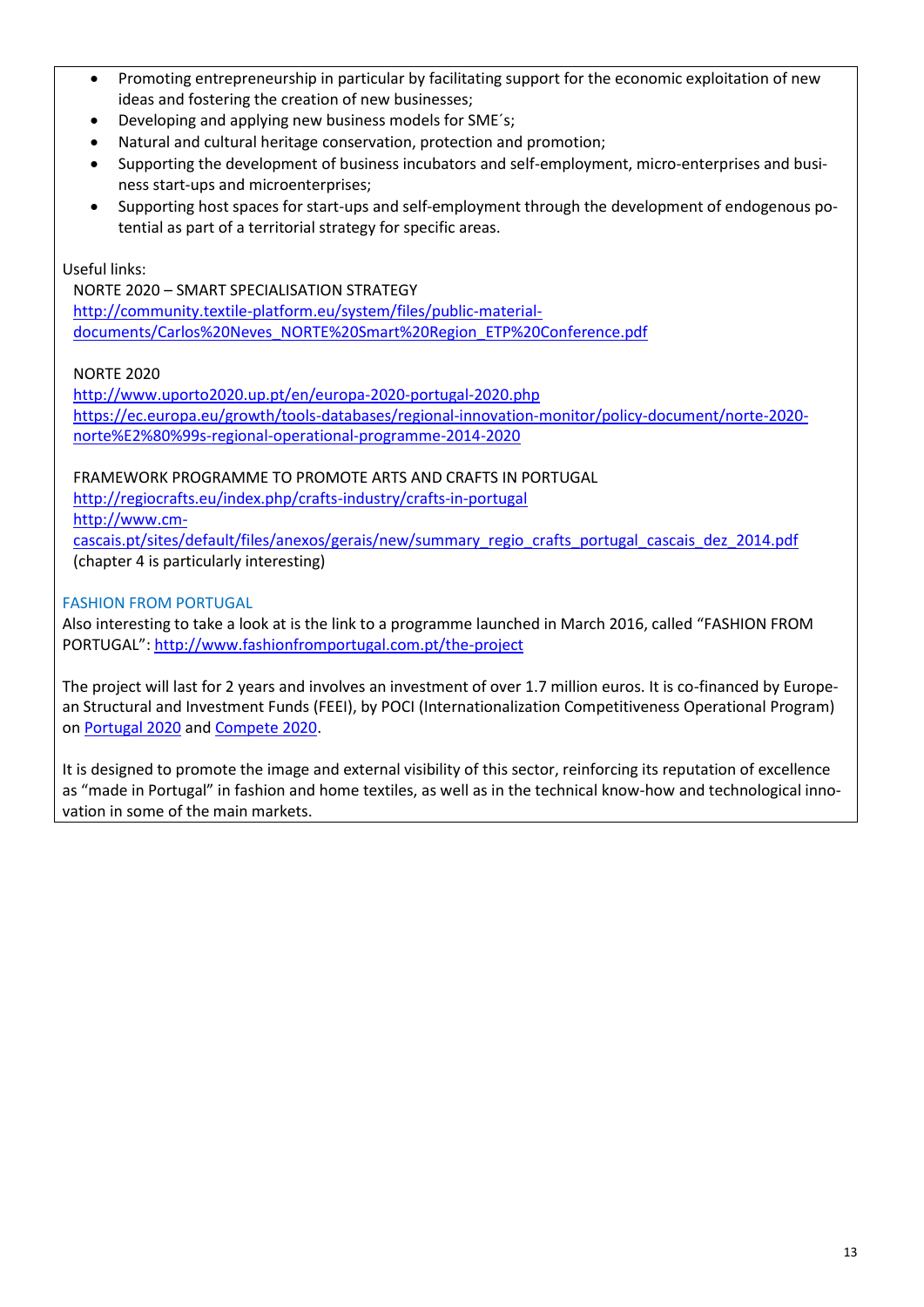| <b>National funding in Romania</b>                                                                |                                                                                                                                                                                                                                                                                                                                                                                                                                                                                                                                                                                                 |                                                                                                                                                                                                                                                                     |                                                                                                                  |  |  |
|---------------------------------------------------------------------------------------------------|-------------------------------------------------------------------------------------------------------------------------------------------------------------------------------------------------------------------------------------------------------------------------------------------------------------------------------------------------------------------------------------------------------------------------------------------------------------------------------------------------------------------------------------------------------------------------------------------------|---------------------------------------------------------------------------------------------------------------------------------------------------------------------------------------------------------------------------------------------------------------------|------------------------------------------------------------------------------------------------------------------|--|--|
| Romania<br><b>Regional Operational</b><br>Plan                                                    | 2.2. Support for creation and develop-<br>ment of advanced production facilities<br>and services<br>Creative sectors included in:<br>$3212 -$ jewelleries<br>3220 - musical instruments<br>3240- games & toys<br>581 - editing, publishing<br>$5821 -$ gaming<br>5829 - other software<br>591 - movies, TV<br>$5920 - music$<br>6312 - website development<br>7111 - architecture<br>7311 - advertising<br>7312 - media<br>$7410 -$ design<br>7420 - photo<br>9101 - libraries<br>9102 - Museums<br>9103 - patrimony<br>$931$ – sport<br>932 - leisure<br>Min 200.000 Euro - max 1.000.000 Euro | Acquisitions, promo-<br>tion, internationalisa-<br>tion                                                                                                                                                                                                             | <b>ROP 2.1.</b><br>deadline<br>27 Apr 2017<br><b>ROP 2.2</b><br>Opens<br>23 Feb 2017,<br>deadline<br>23 Aug 2017 |  |  |
| <b>National funding in Spain</b>                                                                  |                                                                                                                                                                                                                                                                                                                                                                                                                                                                                                                                                                                                 |                                                                                                                                                                                                                                                                     |                                                                                                                  |  |  |
| Spanish Ministry of<br>Education, Culture<br>and Sports<br><b>Culture Industries</b><br>Financing | Financing of the aids granted by a Mutual<br>Guarantee company for getting a bank<br>guarantee aimed at starting up new crea-<br>tive projects.<br>260 000 € budget<br>Loans to companies that provide evidence<br>on the financial soundness of their pro-                                                                                                                                                                                                                                                                                                                                     | Libraries, publishing,<br>visual and performing<br>arts, music, radio,<br>architecture, publici-<br>ty, tourism, audiovis-<br>ual, software, video-<br>games, leisure activi-<br>ties                                                                               | Available all<br>year round<br>To be specified<br>(quantity, con-                                                |  |  |
|                                                                                                   | jects. 11.000.000€ budget                                                                                                                                                                                                                                                                                                                                                                                                                                                                                                                                                                       |                                                                                                                                                                                                                                                                     | ditions) shortly                                                                                                 |  |  |
| <b>Culture Industries Aid</b>                                                                     | Aids for modernization / innovation / in-<br>ternationalization within the CCIs. SMEs<br>and microSMEs. 1 864 190 € budget                                                                                                                                                                                                                                                                                                                                                                                                                                                                      | All sectors linked to<br><b>CCIs</b>                                                                                                                                                                                                                                | To be specified<br>(quantity, con-<br>ditions) shortly                                                           |  |  |
| Basque Government.<br>Department of Edu-<br>cation, Language<br>Policy and Culture                | R&D+i projects in a prototype stage / in-<br>novation projects in products/services<br>/market CCI industries can offer<br>Aid: 75.000€ maximum<br>This aid is available for any company es-<br>tablished in any European country as long<br>as its activity is carried out in the Basque<br>Autonomous Community (where the origi-<br>nal company must have a subsidi-<br>ary/branch)                                                                                                                                                                                                          | architecture, design,<br>fashion, videogames,<br>audiovisuals, music,<br>performing arts, visu-<br>al arts, crafts, cultural<br>heritage, language<br>industries, publishing,<br>publicity, marketing,<br>gastronomy (linked to<br>any of the former<br>subsectors) | Not issued yet<br>in 2017                                                                                        |  |  |